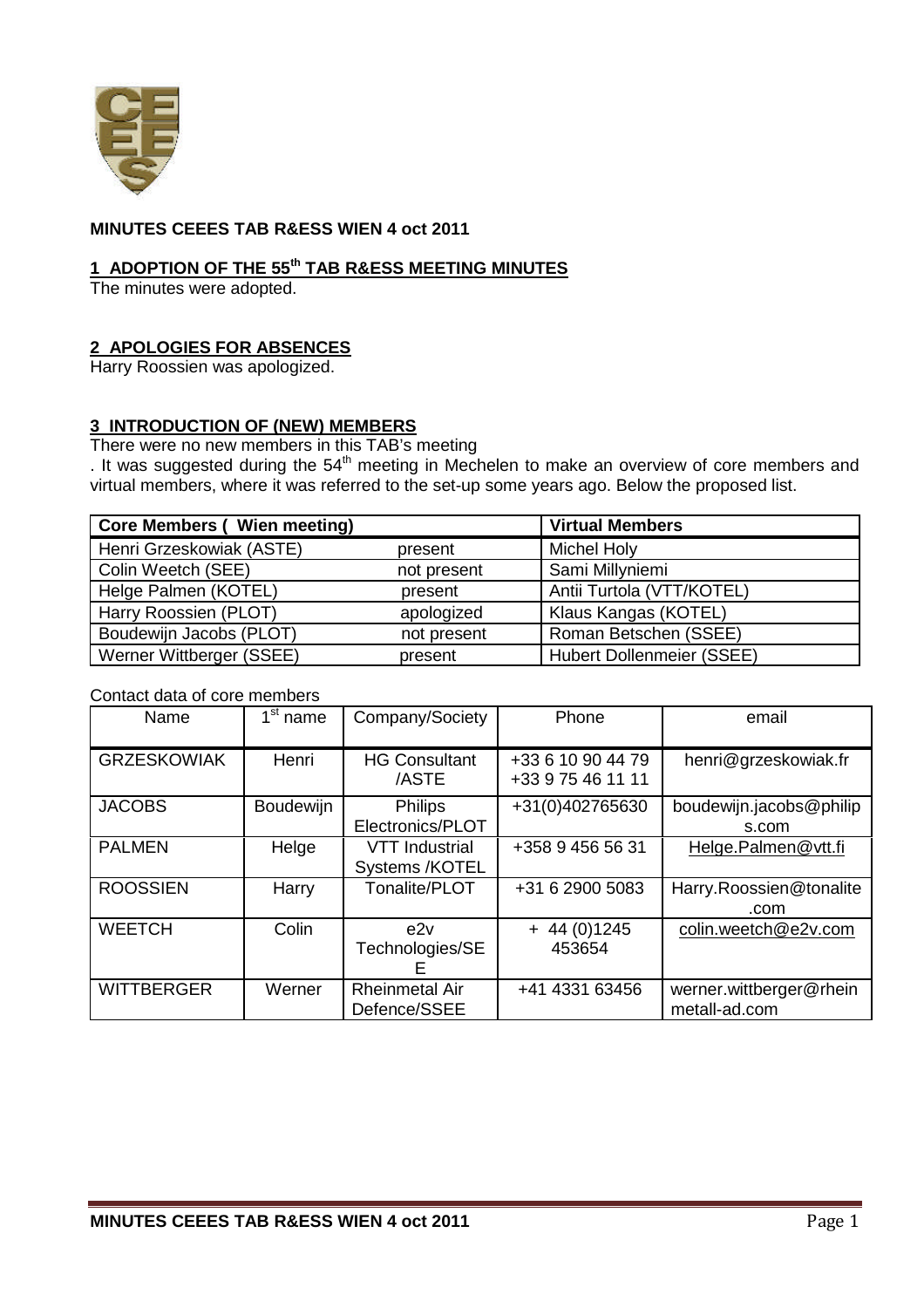## **4 REPORT**

The agenda of the meeting constitutes 4 documents as RP (Review Proposal) to review.

4.1 Review of CEEES Publication n° 9.

This publication was already reviewed in the  $54<sup>th</sup>$  meeting in Interlaken and today's TAB has focused how to implement the recommendations. Further notes recall ( in blue character) the different questions which have been arisen.

*New pictures suggested (from Henri, in Helge's notes) were studied, but no decisions were made. The proposer of those pictures must be present to fully understand the message of those pictures. Some terms were incorrect. Those should be checked and used consistently during improvement of the publication.*

*The picture "Actions leading to reliability growth during development" shows that shift to production will lower reliability level. The reason to this should be explained in the publication. The development phases should also be indicated in the picture. The picture includes only tests, but should other issues also be explained? This might require another graph or a table showing for example the use of FMEA, RCA, design rules (and use of derating), DfR (design for reliability) methods etc.*

Emphasis was on the word 'might'. The TAB agreed that an explanation need to be given and made an action point for that. Helge is most aware of the Interlaken inputs and the expert background and took the action to come up with a proposal for explanation. (AR 1)



time

Henri explains why "*the shift to production will lower reliability level"* : at the beginning of production of a new equipment, the production processes (and often some limited aspects of the design) are still under maturation. That is clearly disclosed by the rate of ESS precipitation, generally much higher at the beginning of production of a new equipment. Several months can be required for reaching the maturation.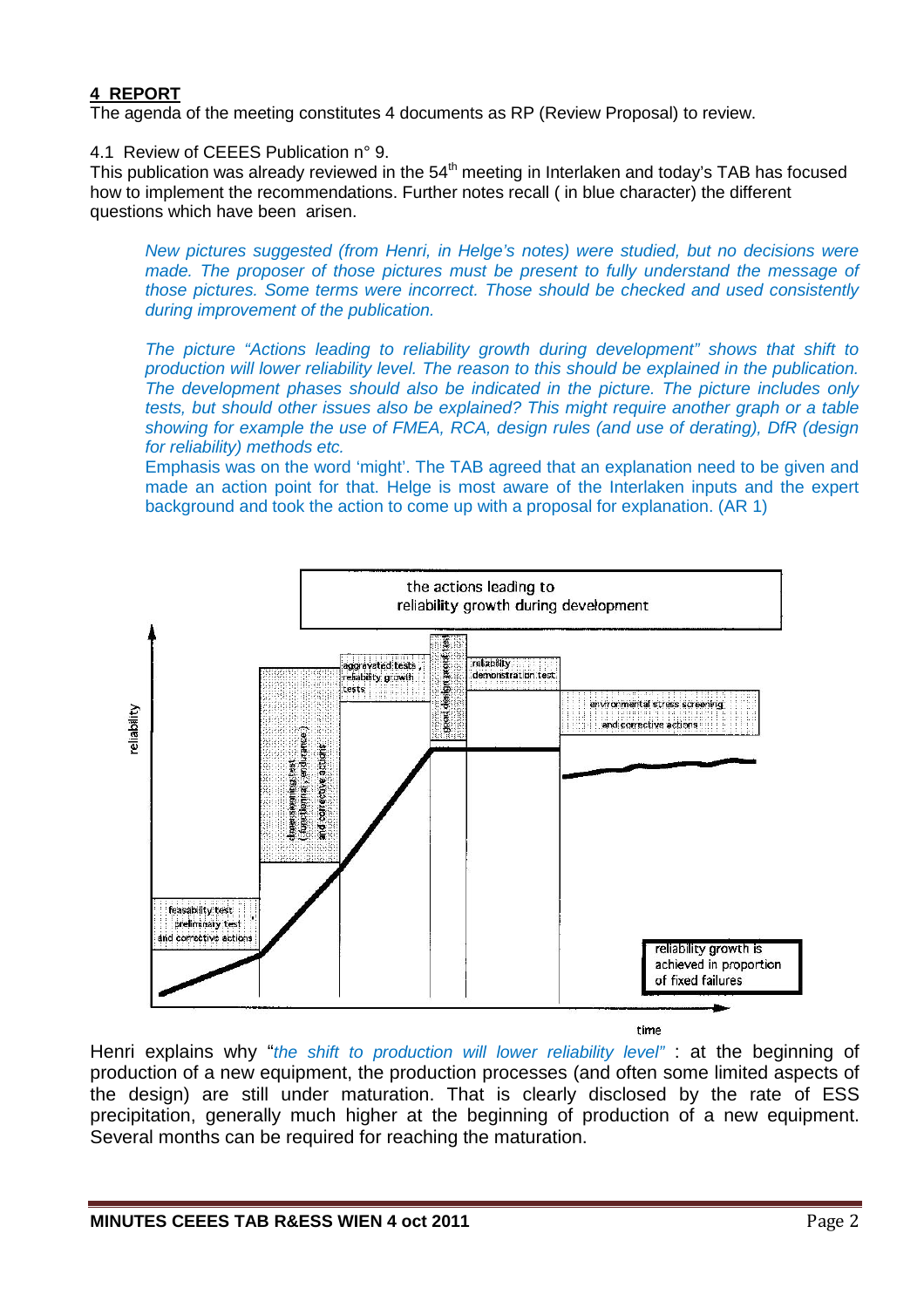

A discussion during the Wien meeting pointed out that some of the members of the R&ESS TAB are attached to the community of Reliability expertise and others to the community of Environmental Engineering Expertise.

The content of the CEEES Publication n° 9 was more intended to the second one type of experts. Henri has proposed (AR 10) to introduce some inputs in order to open the Publication n° 9 to the first type of expertise, but only with the idea to give an overview of the different techniques used by Reliability Experts to the intention of the Environmental Engineering Expertise

*Too simple assumptions about failure rate behavior in time (infant mortality - constant failure rate or exponential distribution – wear-out period and mechanisms) may be risky in estimating guarantee issues, lifetime etc. Reliable results require quite a large number of test samples as well as long test times. The failure modes and mechanisms found in accelerated testing should be the same as in the field data.*

Input from Werner was that often exponential models are used, but that other models are of interest too. The TAB discussed about the different reliability models (as well because of inputs in other documents). The PLOT Reliability workgroup had different presentation on reliability models under chair of Boudewijn. He focused on statistical analysis as key issue too. Therefore Boudewijn is asked to make an explanation on the models. (AR 2)

This action (AR 2) is still to be realized.

*About MTBF calculations based on HALT results: Klaus Kangas recommends to see for example "A method of estimating product field failure rate from results of HALT data", http://www.ewh.ieee.org/soc/cpmt/tc7/ast2008/Bio\_Harry\_McLean.pdf. Some case examples exist, but does the nature of the HALT approach really allow this?* There are doubts within the TAB about the validity of MTBF calculations, especially on the new test techniques like HALT. Werner and his staff members use MIL 217F MTBF calculations, and pinpointed towards full system level. Relationships towards field information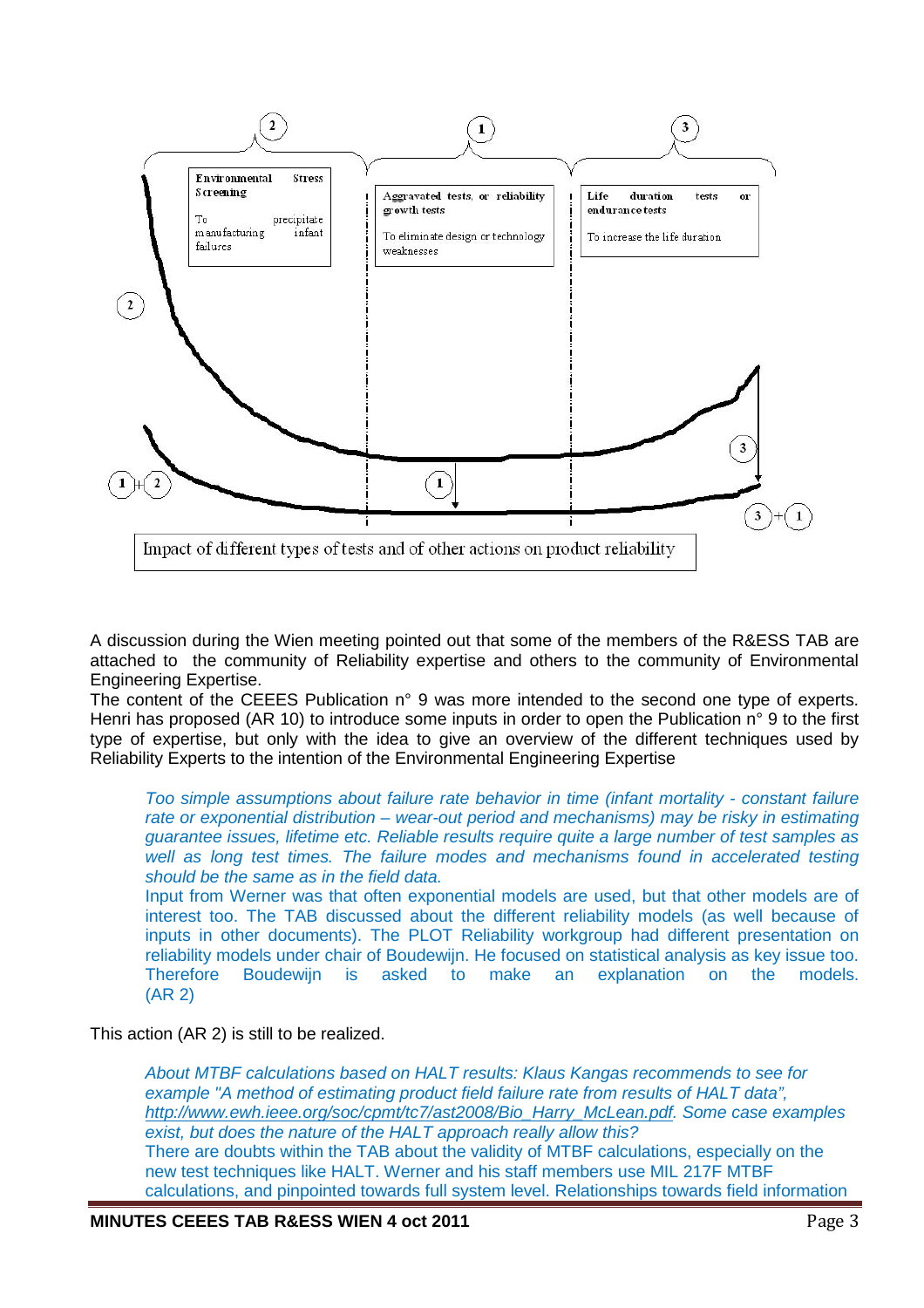are for older systems possible, but often overhauled by new technology. Werner is asked by the TAB to bring the MTBF calculations into perspective and do a proposal to add in the publication. For example: 'although the relationships between MTBF and field data are sparse, if you like to do calculations you can refer to ……' (AR 3)

As references is the pdf from Harry McLean found to be insufficient. A better reference is the book by K.K. Bothe, World Class Reliability. Another good reference from practical site is from Isabelle Vervenne, who gave some presentations on HALT and MTBF this year within PLOT. Therefore Boudewijn will ask her. (AR 4)

This info will be added to the references list by Werner. (AR 5)

*The meeting also thought that something should be mentioned about the reliability of software. The test methods covered in the publication do not include testing or evaluation of software, which should be mentioned. Also it could be added that methods to evaluate maturity of software exist, but the actual reliability of software is difficult to estimate. About terms in general: check for correct English terms and search for example in Wikipedia, http://www.weibull.com/hotwire/issue21/hottopics21.htm, etc.*

The importance of software is increasing rapidly, not only the application software, but as well test software. This software as such can constitute a fail mode. With increasing monitoring for new test techniques, as in HALT and HA-ESS, this topic is missing in the document. Therefore the TAB decided to honor this argument and come with a proposal chapter for 'software'. Perhaps on page 10 'Validaton of function'. Harry is asked to come up with a proposal where and what to address. (AR 6)

#### *More notes by Klaus Kangas:*

About MTBF calculations based on HALT results: Klaus Kangas (Interlaken) recommends seeing for example "A method of estimating product field failure rate from results of HALT data", http://www.ewh.ieee.org/soc/cpmt/tc7/ast2008/Bio\_Harry\_McLean.pdf. Some case examples exist, but does the nature of the HALT approach really allow this? There are doubts within the TAB about the validity of MTBF calculations, especially on the new test techniques like HALT. Werner and his staff members use MIL STD 217FN2 [2] for MTBF calculations, and pinpoint towards full system level.

Relationships towards field information are for older systems possible, but often overhauled by new technology. Werner is asked by the TAB to bring the MTBF calculations into perspective and do a proposal to add in the publication. For example: "although the relationships between MTBF and field data are sparse, if you like to do calculations you can refer to…" (AR 3)

*Failure rate estimates based on MIL-HDBK-217 F Notice 2, could be made, based on the guidance in ANSI/VITA 51.1 (2008). This is not a revision of the handbook, but a standardization of the inputs to the MIL-HDBK-217F Notice 2 calculations to give more consistent results. There exists also updates on prediction models, for example IEC technical report IEC TR 62380: 2004 on the subject and an updated model / handbook by the RIAC, "The RIAC Handbook of 217 Plus Reliability Prediction Models" (2006).*

Since MTBF is mentioned in different perspectives and was discussed in broad sense in this TAB again. There are different ways to calculate the MTBF (MIL, Milstress, Relpred, Telcordia, Vidas), it might be of interest to add a separate chapter 'MTBF' or 'Product Life Time Calculation'.

## **Systems in use ( by Werner):**

*Customer feedback by means of occurrence reports contain field data which are valid for the precise mission the equipment under test is experiencing with its users.*

*If the feedback information is sufficient, the analysis of the data can be structured into showstoppers (mission failures), major and minor problems. The ratio between total operating time and total numbers of failures shows the Mean Time to Failure (MTTF). For constant failure rates this is referred to as the Mean Time between Failures (MTBF) [1].*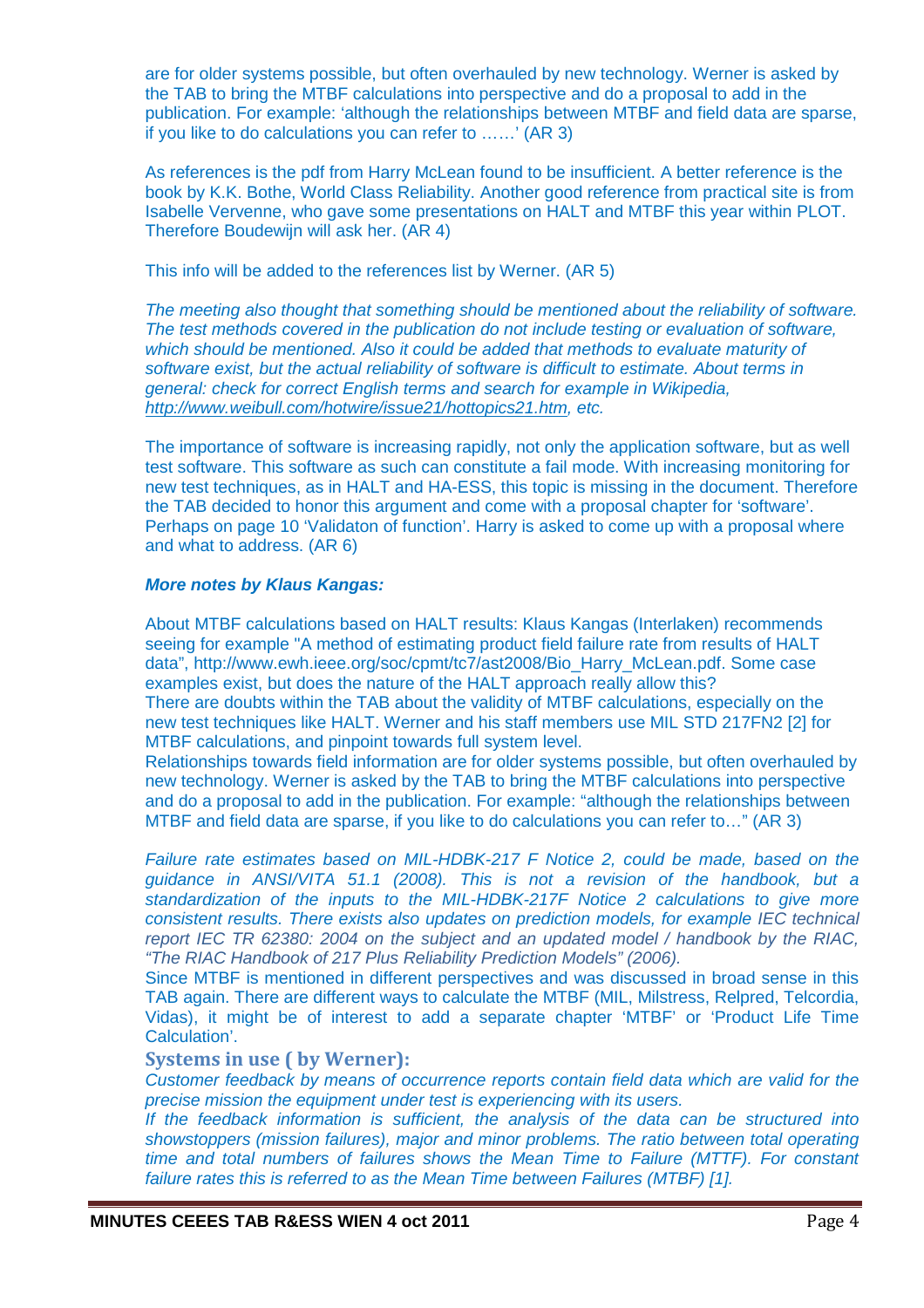*Feedback from customers is always late and therefore can only be used for deployed systems to discover developing problems if MTTF – figures versus time change too quickly. Very often one discovers different behaviour in maintenance (due to cost reduction plans).*

- Klaus KANGAS declares in an email :
	- at the moment, you can add me to the group who think that HALT cannot be used to estimate field MTBF failure, BUT I think that HALT is a very good way to find out weak points from the product to make the product more robust and possibly in this way to give more lifetime
	- I think it will be hard to understand if failure modes that occur in HALT (soft and hard) could ever occur in a real field case, especially if manufacturer doesn't know very well how and where the product is used. Another case that makes this hard is if you test the whole product in HALT chamber: finding the root cause of a complex product could be very hard, when speed of stresses is this high. Then HALT for a subassembly is a wise thing to do, but you will not get interface etc. whole product failure modes that could occur only when all parts are attached to each other. To make it even harder, let's consider that the whole product has a complex SW, and maybe throw in some components with chemical liquid material....
	- It is important to consider the statistical points of view, confidence bounds and to have enough test samples to have reliable failure rate and prober failure distribution used. Can we really trust to say (only based to HALT results) that in the field e.g. 95% of tested products will survive 3years (without failure) when confidence (lower) level is 90%, when product is used according x specification, and in this case not having any months lasting lifetime tests with lesser stresses values than in HALT...? . There is also a space limit in HALT chamber, so would mean quite many HALT tests for bigger products to have enough statistical data.
		- Testing in HALT chamber is not cheap. Also to find & understand the root causes and physics of failure takes time and money (well ok also costs to analyze normal lifetime test data... )

Henri has responded that :

The probability density function of a Weibull random variable *x* is:

$$
f(x; \lambda, k) = \begin{cases} \frac{k}{\lambda} \left(\frac{x}{\lambda}\right)^{k-1} e^{-(x/\lambda)^k} & x \ge 0, \\ 0 & x < 0, \end{cases}
$$

where *k* > 0 is the *shape parameter* and λ >0 is the *scale parameter* of the distribution. Its complementary cumulative distribution function is a stretched exponential function. The Weibull distribution is related to a number of other probability distributions; in particular, it interpolates between the exponential distribution  $(k = 1)$  and the Rayleigh distribution  $(k = 2)$ .

The hidden assumption in the article of Harry Mc Lean intitled "From HALT Results to an Accurate Field MTBF Estimate " is that the shape parameter is constant whatever the stress level applied to the unit under test ( see the article attached there - this article doesn't give the folowed methodology in detail and the associated assumptions) .

Demonstration of that assumption supposes long duration tests which is the contrary of the seeken objective ( i.e. shorten the test duration).

This assumption can be verified in particular for a failure mode following the exponential distribution where k=1 ; some authors consider that for a complex system constituted of many different sub assemblies the trend of the system associated distribution is exponential one. But it could not be generalized . Otherwise, the accelerated tests would have been replaced by Highly Accelerated Tests …which is not the case.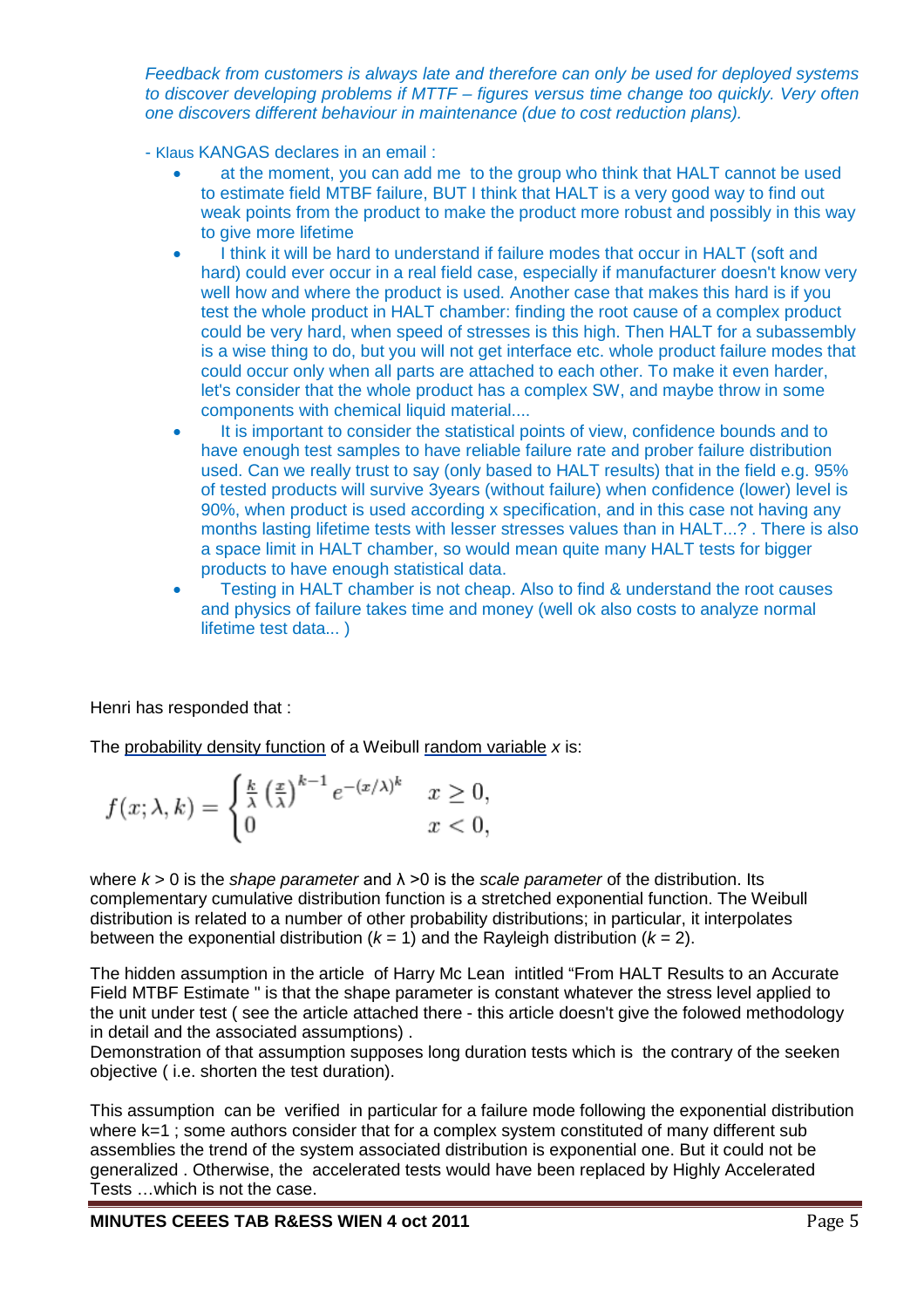Henri has grapped on Google books some pages of Mac Lean book (see attached in the attached documents) ) : it seems that this issue is not at all addressed in it, that is not a surprise.

In other words:

- with accelerated tests we are in the known world (in a limited domain of stress amplitudes : the model of acceleration is known, the associated parameters are known, the invariance of the shape parameter is supposed );
- in the case of aggravated tests (so called Highly Accelerated Tests), we are in an unknown world, but still assume that the correction of the identified defects , even in the case they are not relevant to increase the margins will not degrade the product;

*And about when is a product mature? =>This is challenging – not necessarily clear even at end-of-life… Problems may rise due to problems in hw – sw joint operation. Suppliers or subcontractors may make changes without announcement and infant mortality issues may be repeated.*

This is more part of product quality assurance/control. Integration of HALT in production lines (HASS), requalifications or market reviews, but as well incoming inspections can reduce the risk of infant mortalities. Harry will propose some text to add this perspective. (AR 7)

Response of Henri : a mature product is a product characterized by a completeness of industrialization (production line operational, testing tools available and industrial having achieved a good level of FPY (first pass yield) and having disclosed in operational conditions a reliability close to its inherent reliability . The inherent reliability is a measure of the overall "robustness" of a system or piece of equipment. It provides an upper limit to the reliability and availability that can be achieved. In other words, no matter how much inspection or maintenance you perform, you will never exceed the inherent reliability. It corresponds to the current state of the art.

It was unclear if the document is fully checked on the English language (Red. Harry: in the GA Dave addressed that the text and storyboard was fine today, but when we make additions, we have to be critical towards this.)

#### **Comparison of Estimation Techniques ( Werner Wittberger) :**

D.J. Wilkins uses HALT / HAST in early project phases to discover problems where their elimination is cost effective, because only a few demonstration models, prototypes are involved. See also [1].

Harry McLean uses HALT over the entire product life. In his presentation he addresses the correlation between field and HALT stresses. Hopefully his advice as to which acceleration model to use for the estimation of the Product's Field Failure Rate (linear, exponential or quadratic) is given to the readers of his book.

Harry McLean's proposal of "A Method of Estimation Product Field Failure Rates from HALT/HALT Plus TM" is therefore very welcome.

The method uses 3 different acceleration models and asks for an exact definition of the HALT process according to his book: HALT, HASS and HASA Explained [4].

Gürmen Kahramanoğlu presented in 39 slides his idea of a Field Return Rate Estimation Process which compromises the size and complexity of the equipment under observation, results of Life Data Analysis based on various models and last but not least the maturity level.

Given the impact and amount of changes on the 2009 version of this document it is proposed to make a 2012 version of the publication.

Gürmen Kahramanoğlu from VESTEL ELECTRONICS points out in a paper presented in October 2010 under IEEE/ASTR/CPMT that the main stress factors are: temperature, humidity, voltage, temperature cycling and vibration. In addition to component failure rate and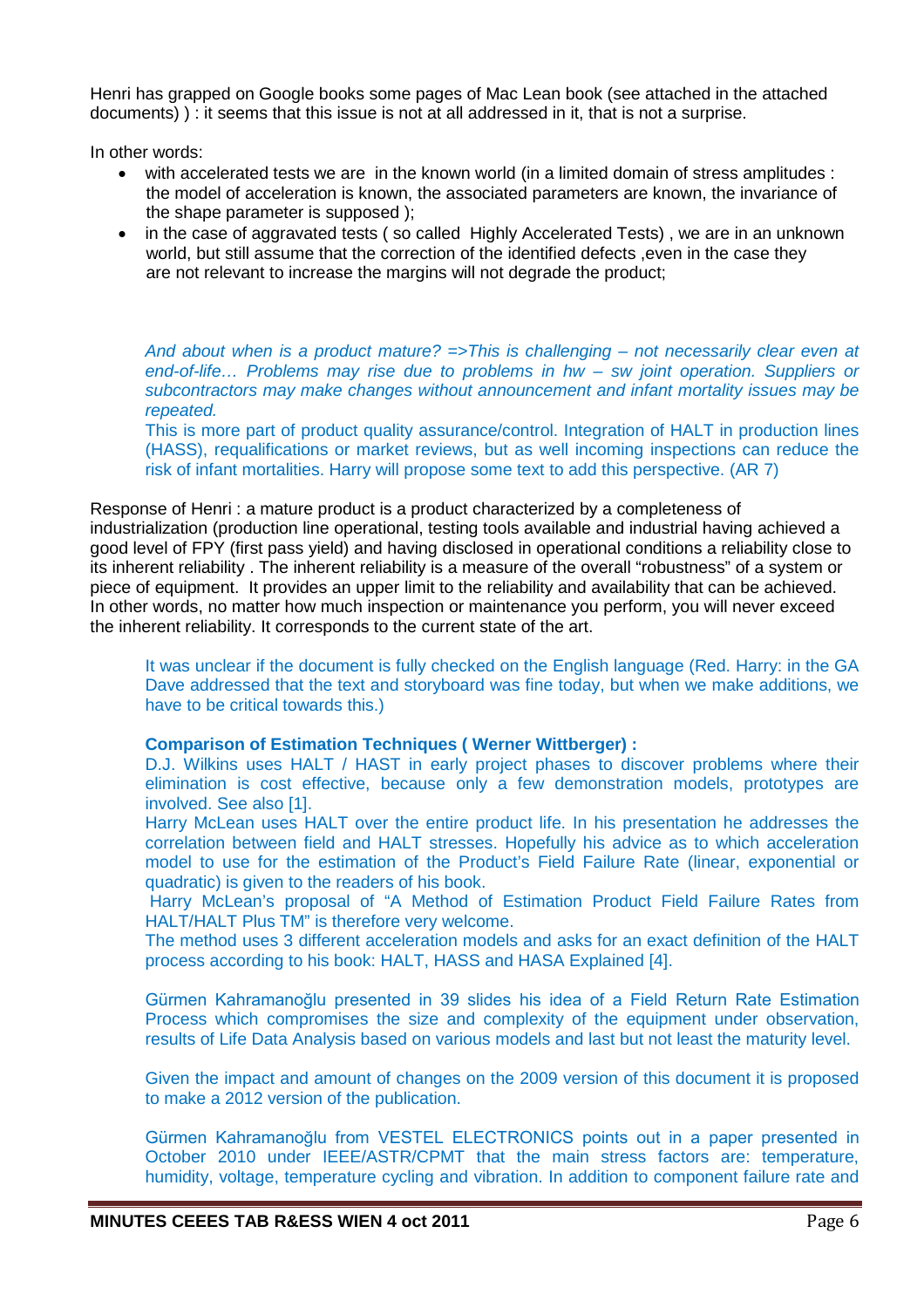failure rates arising from accelerated testing, he creates a failure rate which is calculated from "Maturity Level" of the product and contains:

- □ Electro Static Discharge
- Voltage Variation, Interruptions, Dips
- □ Lightning Surge
- □ Inrush Current while Turning on
- Loose Plug
- □ Opening the Product at Low Temperature

The usage of the Arrhenius Model, Corrosion-Voltage Model, Modified Coffin-Manson Method and the Basquin-Model are explained in detail.



The TAB members including Henri agree to prepare a 2012 edition of the publication.

#### **Proposed by Werner proposal for an add-on to Publication N°9 :**

Producers need a tool to estimate the Field Return Rate in time to decide if the maturity of their new component, device or system is in line with the requirements. They need to know the return rate of their product including both the infant mortality and the constant failure rate phases.

More than one tool promises to give the right results. Even for in-house equipment with small changes of temperature and humidity, a number of parameters have to be considered involving not only the equipment to be delivered but also the environment of use.

- Electro Static Discharge
- Voltage Variation, Interruptions, Dips
- Lightning Surge
- Inrush Current while Turning on
- Loose Plug
- Opening the Product at Low Temperature

The estimation process according to [5] is in favour because it addresses all the known parameters whereas [3] is fixed to three different acceleration models only and does not address parameters which are not included within HALT.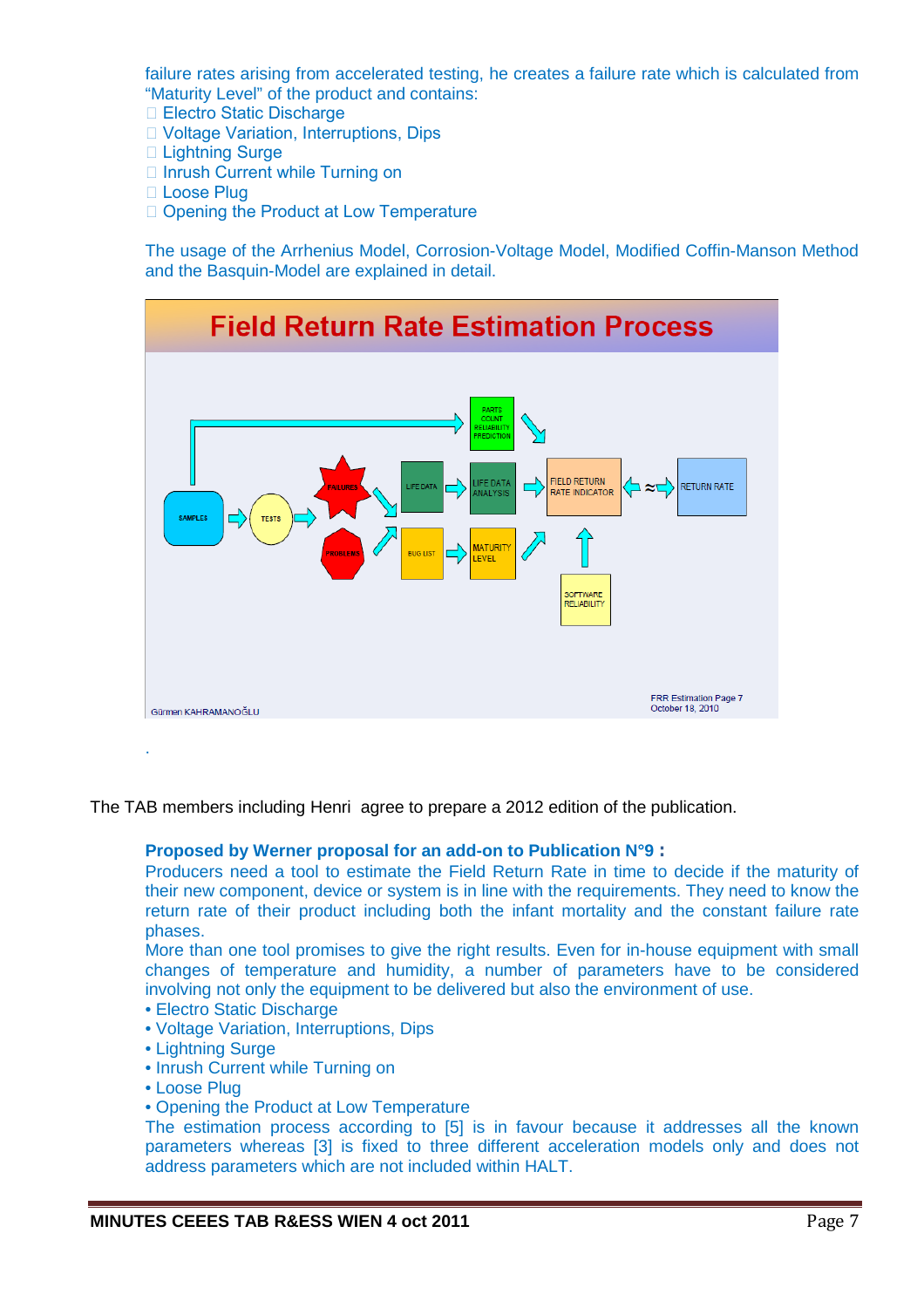The validity of the accelerated test should be confirmed by checking if the shape parameter "m" of the Weibull distribution remains unchanged by the accelerated stress [TOSHIBA, 7].

## **References (AR 5 Werner)**

[1] -Reliability- for a Mature Product from the Beginning of Useful life The Different Type of Tests and Their Impact on Product Reliability CEEES Technical Advisory Board Reliability & ESS Publication N° 9 -2009- ISSN 1104-6341 [2] MIL-HDBK 217 F, Reliability Prediction of Electronic Equipment 12/1991 (notice 1, 1992-07-10, notice 2, 1995-04-28) [3] http://www.ewh.ieee.org/soc/cpmt/tc7/ast2008/Bio Harry McLean.pdf [4] HALT, HASS, and HASA EXPLAINED Accelerated Reliability Techniques Revised Edition 2009, Harry McLean, and ISBN 978-0873897662 [5] Field Return Rate Estimation Process, October 18, 2010, Gürmen Kahramanoğlu , http://www.ieeeastr.org/kahramanoglu\_ASTR2010.pdf [6] http://www.weibull.com/hotwire/issue21/hottopics21.htm, Dennis J.Wilkins, Issue 21, November 2002 [7] http://www.semicon.toshiba.co.jp/eng/product/reliability/device/testing,

http://www.semicon.toshiba.co.jp/eng/product/reliability/device/estimation ,

[8] World Class Reliability, K.K. Bothe

[9] Isabelle Vervenne, presentations on HALT and MTBF, (AR 4 Boudewijn)

## 4.2 ASTE document on HA-ESS

#### **Reminder of the Mechelen report :**

SSEE is working on an updated version of their ESS book. Within this book HA-ESS might be addressed as well. This information can be aligned with the ASTE document, but therefore the consequences should be reviewed. It could be two separate documents, but then the information could be inconsequent and not of benefit for the readers and TAB.

Next to technical, the commercial interests are part of this document, a strategic discussion between SSEE and CEEES need to take place, Werner is best to take this action point and start with sending out the contents list of the current SSEE ESS book. (AR 8)

Henri/Werner will organize a strategic meeting with Henri Grzeskowiak, Werner Wittberger, Marco Huber and Thomas Reichert. (AR 9)

Nothing new has been discussed on that topic at the Wien meeting.

Reminder of comments received from Harry :

After first review following issues could help to bring the document from national to european level:

- add explanations and clarifications
	- . on distributions/shift
	- . on type of failmodes (not unrealistic failmodes)
	- . on thermal cycling gradient
	- . on precipitation and detection testing vs on/off andstep back.
- add or combine with other practices
	- . add statistics (Weibull)
	- . add relations to confidence level and test coverage
	- . add other standards, to make it an overall document

Since we could do this in the existing document and make it even better, there is a need to have the document, preferably in word-format.

If I receive the document from ASTE: Environmental Stress Screening for Electronic Equipment using Highly Accelerated Tests guide, DEV HA ESS R25 2006, it will be used only